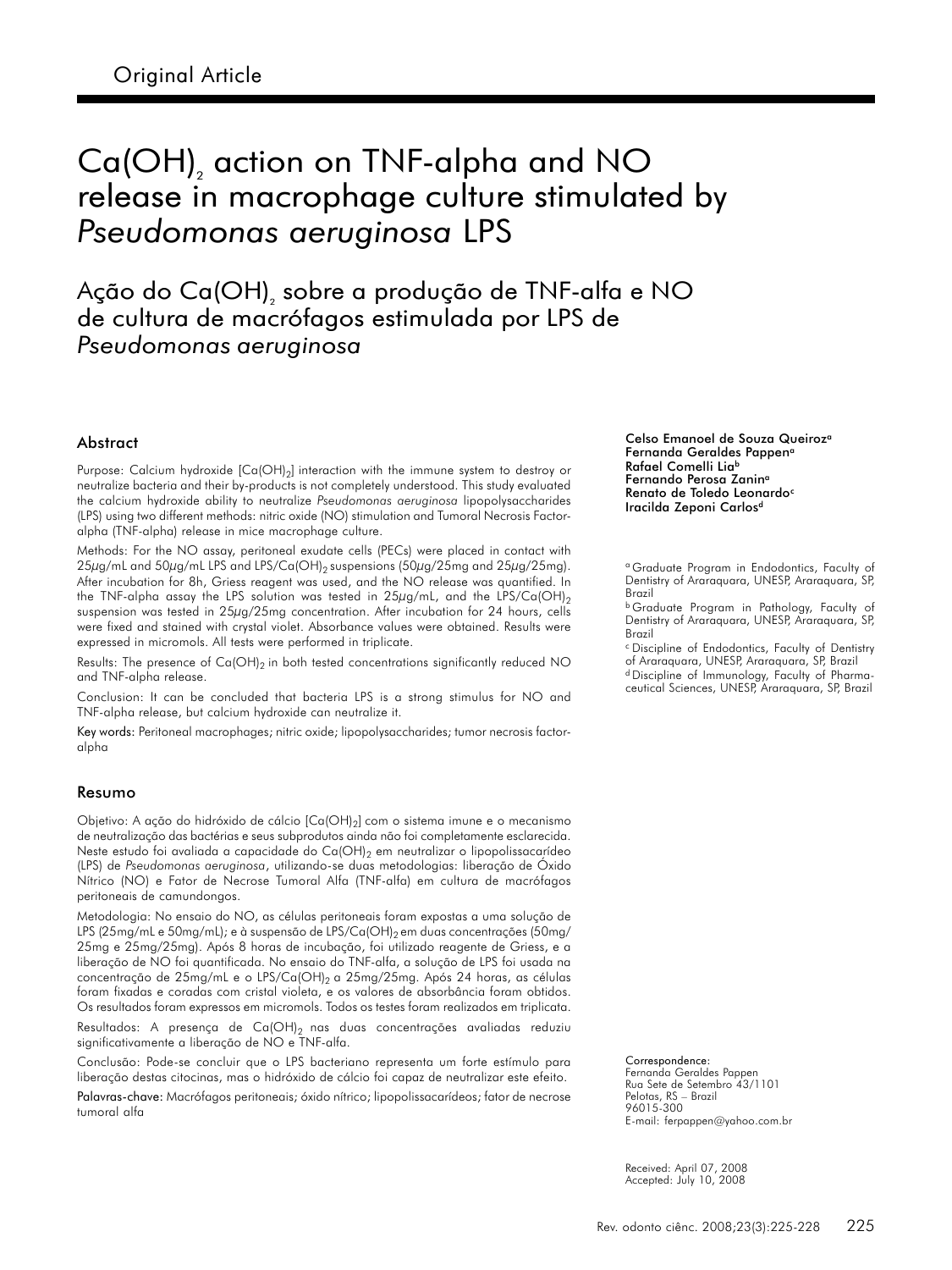# Introduction

Total elimination of bacteria is the main purpose of root canal therapy in infected teeth. Complete chemomechanical preparation remains the most important step in root canal disinfection. However, even after cleaning and shaping, total elimination of bacteria is unlikely to achieve (1-3). Pataky et al. (4) infected the root canals of extracted teeth and examined the number of remaining bacteria after mechanical preparation; reduction of bacteria only occurred after chemomechanical preparation. Current regimens of chemomechanical debridment are not predictably effective for root canal disinfection (3). Therefore, a root canal dressing containing calcium hydroxide is essential to optimize disinfection of the root canals system. Calcium hydroxide  $(Ca(OH<sub>2</sub>))$  pastes are the most commonly used canal dressings (5).

The inflammatory reaction caused by bacteria stimulates the defense cells at the periapical region. Among such cells, the macrophages, in response to those stimuli, may release cytokines (*i.e.*, interleukin-1, tumoral necrosis factor alpha), peroxidase, hydrogen peroxide  $(H<sub>2</sub>O<sub>2</sub>)$ , and nitric oxide (NO) (6,7).

Among cytokines, tumoral necrosis factor alpha (TNFalpha) presents activity for macrophages and neutrophils and cytotoxic activity through the induction of oxygen radicals and NO production, both presenting strong antimicrobial activity. This cytokine also participates in the proliferation and differentiation of human B cells and acts in synergy with interleukin-1 (IL-1) to activate osteoclasts and regulate root resorption (8,9). The release of chemical mediators when cells suffer morphological changes, degeneration or death due to aggression, stimulus or stress may allow the cytotoxicity evaluation of lipopolysaccharides (LPS), as well as the effectiveness of drugs to neutralize these toxic products. The higher the toxicity, the greater the release of TNF-alpha and NO (6,7).

The aim of this study was to evaluate the calcium hydroxide ability to neutralize *Pseudomonas aeruginosa* LPS by assessing NO and TNF-alpha release in a culture of mice peritoneal macrophages.

# **Methods**

#### Animals and macrophages culture

Eighteen Swiss mice from the Faculty of Pharmaceutical Sciences of Araraquara, UNESP, in Araraquara, SP, Brazil, weighting 18-25g, were used.

Thioglycollate-elicited peritoneal exudate cells (PECs) were harvested from Swiss mice using 5.0mL of sterile phosphate buffered saline (PBS) (Sigma-Aldrich Brasil, São Paulo, SP, Brazil), pH 7.4. The cells were washed twice in PBS by centrifugation at 200xg for 5min at 4°C and resuspended in appropriate medium for each test.

Complete tissue culture medium (CTCM) consisted of RPMI-1640 containing 5%(v/v) heat-inactivated fetal bovine serum (Cutilab, Campinas, SP, Brazil), 100U of penicillin (Sigma-Aldrich Brasil, São Paulo, SP, Brazil), 100µg of streptomycin (Sigma-Aldrich Brasil, São Paulo, SP, Brazil) and  $5x10<sup>-2</sup>M$  mercaptoethanol (Sigma-Aldrich Brasil, São Paulo, SP, Brazil) per mL.

## LPS solution

Fifty mL of 50µg/mL *Pseudomonas aeruginosa* LPS (L7018) (Sigma-Aldrich Brasil, São Paulo, SP, Brazil) solution in saline (Glicolabor, Ribeirão Preto, SP, Brazil) was prepared.

# $Ca(OH)_{2}$  and LPS/Ca(OH)<sub>2</sub> suspensions

Ca(OH)<sub>2</sub> powder (Glicolabor, Ribeirão Preto, SP, Brazil) and saline were mixed to prepare 100mL of  $25mg/mlLCa(OH)$ <sub>2</sub> suspension.  $LPS/Ca(OH)$ , suspension was prepared in two different concentrations: 50mg/25mg and 25mg/25mg.

### NO measurement

NO synthesis was determined by measuring the accumulation of nitrite  $(NO<sub>2</sub>-)$ , a stable NO metabolite, in culture supernatants using the Griess reaction, previously described by Green et al. (10).

The PECs were resuspended in CTCM at a concentration of 5x106 cells/mL, and 100mL of this suspension was added to each well of a 96-well tissue culture dish (Corning, São Paulo, SP, Brazil) with  $100mL$  of LPS/Ca(OH)<sub>2</sub> suspension (25mg/25mg and 50mg/25mg) or LPS solution (50mg/mL). These concentrations were established according to compatibility parameters following MTT tests.

The cells were incubated for 8 hours at 37°C, and 50mL aliquots of culture supernatant were mixed with 50mL of Griess reagent (1%w/v sulphanylamide (Sigma-Aldrich Brasil, São Paulo, SP, Brazil), 0.1%w/v naphthylethylenediamine (Sigma-Aldrich Brasil, São Paulo, SP, Brazil), and 3% H<sub>3</sub>PO<sub>4</sub> (Sigma-Aldrich Brasil, São Paulo, SP, Brazil)), which were added to the plate. After 10 minutes, the reading was performed in an Organon ELISA 2001 reader (Organon Teknika, Durham, NC, USA) with a 540nm filter. Results were expressed in micromols from a standard curve formed by the known micromol NO concentrations for each assay.

# TNF-alpha assay

In the TNF-alpha assay, LPS solution was tested at 25mg/mL concentration, and  $LPS/Ca(OH)$ , suspension was tested at 25mg/25mg concentration.

TNF-alpha activity in supernatants from macrophages stimulated with *Pseudomonas aeruginosa* LPS and LPS/  $Ca(OH)$ <sub>2</sub> suspension was assayed on a TNF-sensitive L929 cell line by means of a previously described photometric crystal violet staining method (11). Briefly, L929 cells in RPMI-1640 medium containing 5% (v/v) foetal calf serum (Sigma, St. Louis, MO, USA) were seeded at 4×104 cells per well in 96-well microtiter plates (Corning-Costar Corp., Cambridge, MA, USA) and incubated overnight at 37°C in atmosphere of air/CO2 (95:5, v/v).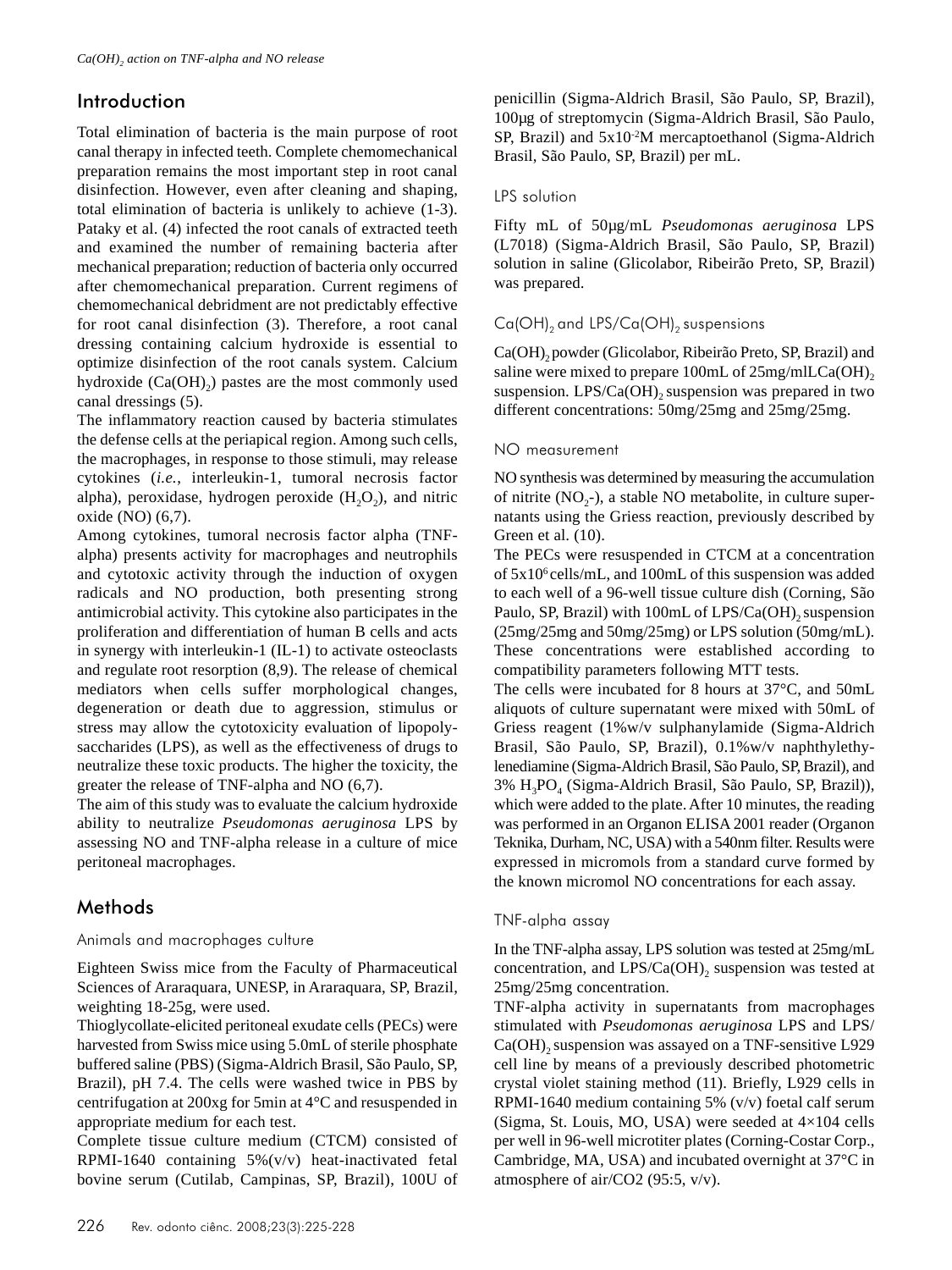Serial 1:2 dilutions of the culture supernatants previously obtained with 25mg/mL LPS solution and 25mg/25mg LPS/  $Ca(OH)$ , were made in the above medium containing 1.0 $\mu$ g actinomycin D (Sigma, St. Louis, MO, USA) per mL, and the cell culture medium was replaced with 100-µL volumes of the dilutions in triplicate. The next day, cell survival was assessed by fixing and staining the cells with crystal violet (0.2% in 20% methanol), dissolving the stained cells with 0.1mL 1% (w/v) SDS per well and reading the absorbance of each well at 490nm with an ELISA reader Multiskan Ascent (Thermo Labsystems, Franklin, MA, USA). TNFalpha units were calculated using a standard curve obtained with recombinant TNF-alpha (Sigma, St. Louis, MO, USA) constructed for each test run. To prove the presence of TNFalpha in the culture supernatants, those preparations were previously incubated with rabbit anti-rTNF-alpha (Sigma, St. Louis, MO, USA) immune serum, and the test samples were added to L929.

#### **Results**

Table 1 shows the values of NO and TNF-alpha release, expressed in micromols, in a culture of mice peritoneal macrophages stimulated by *P. aeruginosa* LPS solution and LPS solution treated with  $Ca(OH)_{2}$ .

The confidence intervals (Table 1) show that there was no significant difference between the mean NO release in relation to LPS concentration. This result was confirmed by Student t test, considering the pairs of NO release values in the same animal. The presence of  $Ca(OH)$ , reduced the NO release significantly, and the results were equivalent at both tested concentrations. There was a twentyfold decrease of TNF-α release when *P. aeruginosa* LPS was treated with Ca(OH)<sub>2</sub>.

## **Discussion**

Although  $Ca(OH)$ , is widely used and studied, its mechanisms of action are not totally understood, mainly its interaction with the immune system to destroy or neutralize bacteria and their by-products (12). Even after bacteria death, endotoxin is released. Thus, the use of substances

that promote only bacteria death is not sufficient for the complete treatment of teeth with pulp necrosis. It may be necessary to use intracanal dressings to accomplish bacterial endotoxin inactivation. Calcium hydroxide hydrolyzes lipid A, which is a highly toxic agent, and releases nontoxic free-hydroxy fatty acids (13,14). Thus calcium hydroxide is able to neutralize bacterial endotoxin (8) and its toxic effects (15).

To analyze the reaction to *P. aeruginosa* LPS treated with  $Ca(OH)_{2}$ , mice peritoneal macrophages were chosen because they are essential to inflammatory and healing processes, and strongly present in the peritoneum. NO and TNF-alpha release in macrophage culture has been used as a parameter to evaluate cytotoxicity and maintenance of cell integrity (6-8,16,17). After stimulation, cytokines, which act in autocrina or paracrina ways, are some of the several substances secreted by macrophages.

TNF-alpha presents functions that are closely linked with endodontic therapy because of its role in bone and root resorption (18,19), as well as fibroblastic proliferation (20), macrophage activation (7,19), and collagen synthesis (21). Bone and root resorption after stimulation with bacteria LPS is closely related to IL-1b and TNF-alpha release (18). Also, TNF-alpha is responsible for tumor cell destruction by macrophages and is strongly synergic with IFNg to destroy tumors. Thus, a typical biological assay to determine TNF is based on the lysis of L929 tumor cells treated with Actinomicin D (22).

*P. aeruginosa* LPS stimulates NO release as detected by Queiroz et al. (6), who used root canal sealers to stimulate macrophages. The treatment of *P. aeruginosa* LPS with  $Ca(OH)$ , caused its neutralization. This fact was observed in the present study through the NO production at physiologic levels (Table 1). Queiroz et al. (6) also found that a  $Ca(OH)$ <sub>2</sub> endodontic sealer was less cytotoxic than other sealers.

In summary, the present study showed that *P. aeruginosa* LPS proved to be a strong stimulator of TNF-alpha production by macrophages. The addition of  $Ca(OH)$ , to LPS prevented TNF-alpha release or promoted it at physiological levels.

Table 1. Values of NO and TNF-alpha release (in micromols), stimulated by P. aeruginosa LPS solution and LPS treated with  $Ca(OH)_2$ .

|                        | NO         |            |                  |                | TNF- $\alpha$ |                    |
|------------------------|------------|------------|------------------|----------------|---------------|--------------------|
|                        | <b>LPS</b> |            | $LPS/Ca(OH)_{2}$ |                | <b>LPS</b>    | $LPS/Ca(OH)_{2}$   |
|                        | $50\mu$ g  | $25 \mu g$ | $50\mu$ g/25mg   | $25\mu$ g/25mg | $25\mu$ g     | $25\mu$ g/ $25$ mg |
| Mean values            | 23.07      | 22.76      | 7.45             | 7.30           | 236.61        | 3.03               |
| Standard<br>deviation  | 3.20       | 3.31       | 0.29             | 0.19           | 40.54         | 4.77               |
| 95%CI<br>lowest limit  | 20.62      | 20.22      | 7.22             | 7.15           | 205.46        | 0.00               |
| 95%CI<br>highest limit | 25.53      | 25.31      | 7.67             | 7.44           | 267.77        | 6.70               |